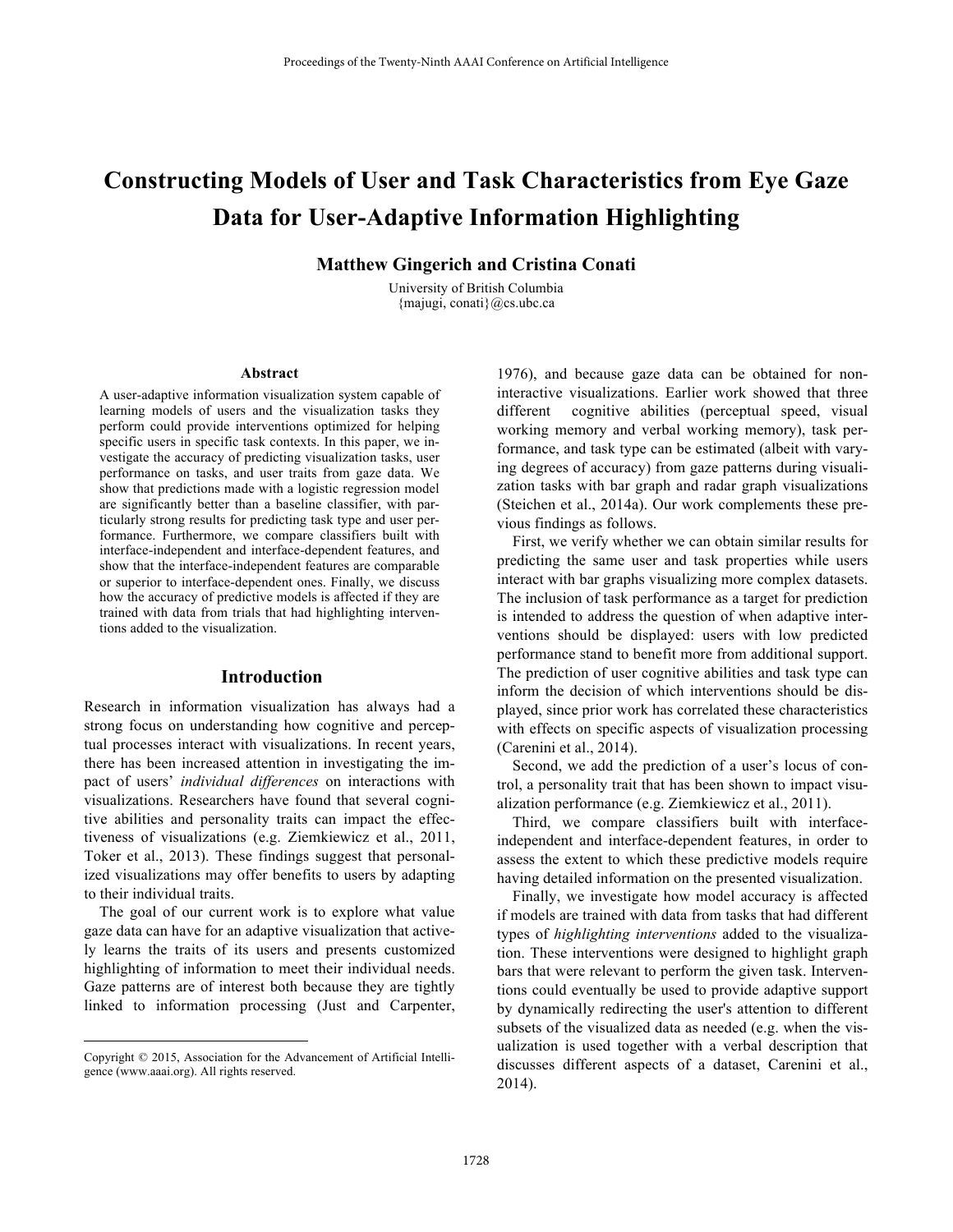The rest of this paper presents related work, followed by a summary of the user study that generated our datasets. Next, we illustrate the classification experiments that were run to predict the aforementioned user and task properties. Finally, we discuss our results and conclusions.

#### **Related Work**

Our work on user-adaptive visualizations draws from research in three related areas: analyzing influences of user traits on visualization effectiveness, user modeling, and the use of eye-tracking to build user and task models.

The influence of user traits on the effectiveness of visualizations has been studied for both cognitive abilities and personality-based traits. Perceptual speed, visual working memory, and verbal working memory cognitive abilities were found to influence both performance with and preferences for visualizations (Conati and Maclaren, 2008), (Velez et al., 2005) (Toker et al., 2012). The locus of control personality trait was found to influence performance on visualization tasks (Ziemkiewicz et al., 2011).

Studies linking user traits to visualization effectiveness motivate the need to estimate those traits during visualization use. Several researchers have approached this task by tracking user interface actions. For instance, Grawemeyer (2006) and Mouine and Lapalme (2012) recorded user selections among alternative visualizations to recommend visualizations in subsequent tasks. Gotz and Wen (2009) track suboptimal user interaction patterns to recommend alternative visualizations for the current task. (Ahn and Brusilovsky, 2013) track a history of user search terms to customize the display of exploratory search results.

Gaze data has been shown to be a valuable source of information for user modeling in various domains. Eivazi and Bednarik (2011) used gaze data to predict user strategies when solving a puzzle game. Kardan and Conati (2013) and Bondareva et al. (2013) use gaze to predict student learning with educational software, while Jaques et al. (2014) leverages it for affect prediction. Liu et al. (2009) predict skill level differences between users in collaborative tasks.

In information visualization, user modeling with gaze data was explored by Steichen et al. (2014a), and Toker et al. (2014). Steichen et al. found that task type and complexity, user performance, and three user cognitive abilities (perceptual speed, visual working memory and verbal working memory) could be classified with accuracies significantly above a majority class baseline. Their work used simple bar graph visualizations with at most three data points per series. In this paper, we use data from a study that involved more complex bar graphs (doubling the maximum data points per series) and added highlighting interventions to the graphs. We also add the classification of a user's locus of control, and test classification accuracy with gaze features built upon interface-independent areas of interest (AOIs). Toker et al. (2014) used the same dataset leveraged in this paper to model users' skill acquisition. They also looked at the performance of interfaceindependent AOIs and found that they did not perform as well as AOIs based on specific interface features for predicting skill acquisition. In this paper, we extend the work of Toker et al. on interface-independent AOIs to the classification of task type, user performance, and user cognitive traits.

### **User Study**

The gaze data used in this paper was collected during a user study that investigated both the effectiveness of four highlighting interventions, as well as how this effectiveness is impacted by task complexity and different user traits (Carenini et al., 2014). In the study, 62 participants between the ages of 18 to 42 were given bar graph visualizations along with textual questions on the displayed data (see Figure 1). There were 39 female participants and 23 males. The experimental software was fully automated and ran in a web-browser. User gaze was captured with a Tobii T120 eye-tracker, embedded in the computer monitor.



*Figure 1. The study interface showing a task without highlighting interventions (components have been scaled for printing).*

Task complexity was varied by having subjects perform 2 different types of tasks, chosen from a standard set of primitive data analysis tasks (Amar et al., 2005). The first task type was Retrieve Value (RV), one of the simplest task types in (Amar et al., 2005), which in the study consisted of retrieving the value for a specific individual in the dataset and comparing it against the group average (e.g., "Is John's grade in *Philosophy* above the class average?").

The second, more complex task type, was Compute Derived Value (CDV). The CDV task in the study required users to first perform a set of comparisons, and then compute an aggregate of the comparison outcomes (e.g., Figure 1). All tasks involved six data points and eight series elements.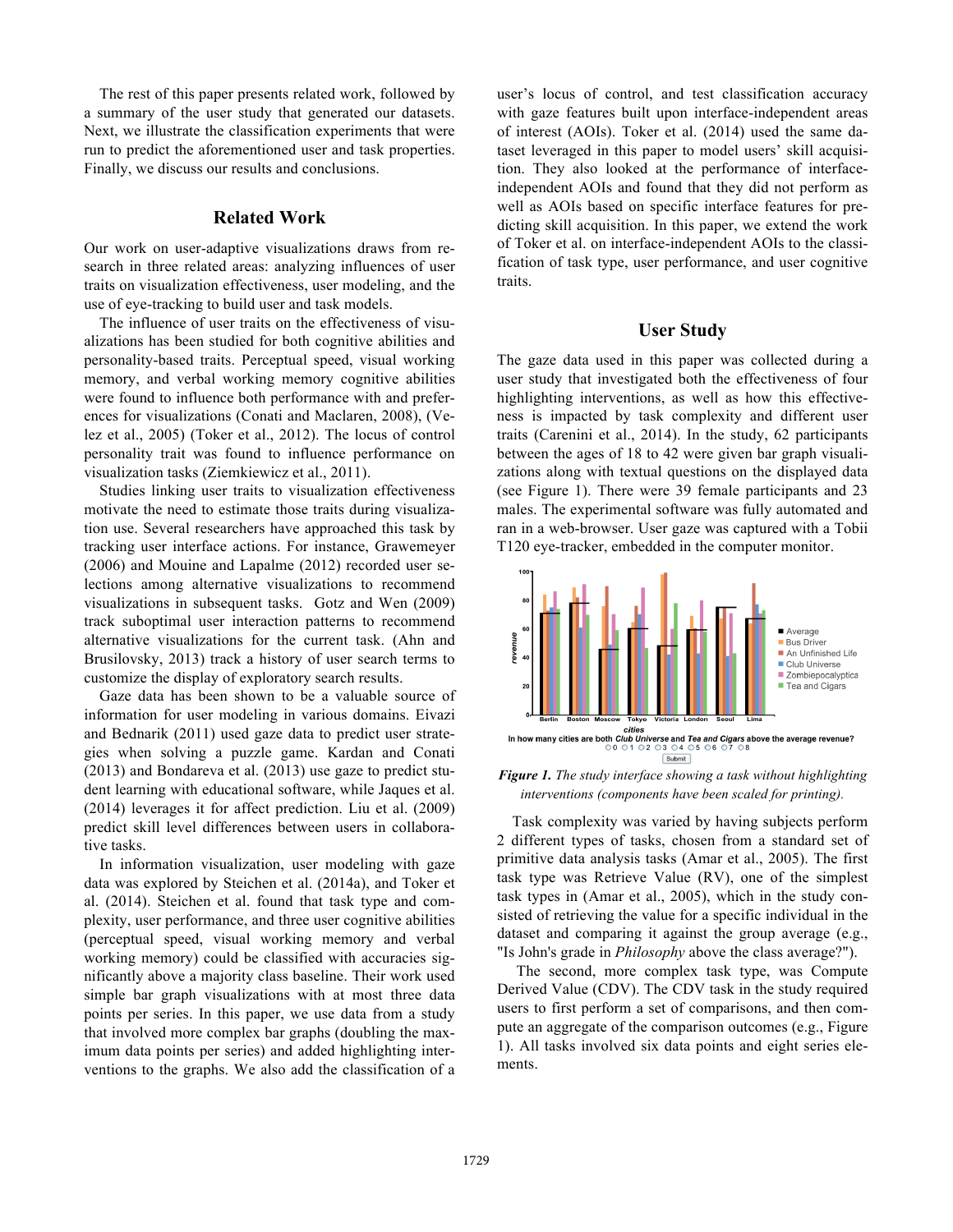

*Figure 2. Highlighting interventions. Left to right: bolding, connected arrows, de-emphasis, and reference line.*

Each intervention evaluated in the study (shown in Figure 2) was designed to highlight graph bars that were relevant to answer the current question, to guide a user's focus to a specific subset of the visualized data while still retaining the overall context of the data as a whole (Few, 2009). The *Bolding* intervention draws a thickened box around the relevant bars; *De-Emphasis* fades all non-relevant bars; *Average Reference Lines* draws a horizontal line from the top of the left-most bar (representing the average) to the last relevant bar; *Connected Arrows* involves a series of connected arrows pointing downwards to the relevant bars. Participants began by completing a set of tests that measured the 5 user characteristics evaluated in the study, selected because they had been previously shown to influence user performance or satisfaction with visualizations. They included: (1) *Perceptual speed*, a measure of speed when performing simple perceptual tasks (Ekstrom, 1996); (2) *Visual Working Memory*, a measure of storage and manipulation capacity of visual and spatial information (Fukuda and Vogel, 2009); (3) *Verbal Working Memory*, a measure of storage and manipulation capacity of verbal information (Turner and Engle, 1989); (4) *Bar Graph Expertise*, a self-reported measure of a user's experience with using bar graphs; and (5) *Locus of Control*, a personality trait measuring whether individuals tend to take responsibility for their circumstances or blame them on external factors. Next, each participant performed each of the two task types (RV  $&$  CDV) with each of the 4 interventions as well as *No Intervention* as a baseline for comparison, in a fully randomized manner. Additional details about the user study protocol and references to all the standardized tests used to assess user characteristics can be found in (Toker et al., 2013).

# **Design of Classification Experiments**

## **Classification Targets**

We used the dataset collected from the study described in the previous section to build classifiers for the following classification targets: task type, user performance, visual working memory (visual WM), verbal working memory (verbal WM), locus of control, perceptual speed (PS), and expertise with bar graphs. All classifiers leverage only gaze features as inputs and predict binary labels. Binary labels were created from median splits of continuous traits.

The task type could be either RV or CDV representing, respectively, tasks of lower or higher complexity. User performance represents the time required by users to complete tasks, where longer completion times are indicative of lower performance.

## **Eye Tracking Features**

Eye tracking data consists of fixations (i.e., gaze points on the screen), and saccades (i.e., quick movements between fixations). For our classification experiments, we process the raw gaze data into a set of basic measures (fixation number, rate and duration, saccade length, and absolute/relative saccade angles) calculated using the opensource Eye Movement Data Analysis Toolkit (EMDAT). EMDAT converted these basic measures into individual eye-tracking features by calculating summary statistics such as their mean, sum, and standard deviation. Additional features were obtained by defining specific areas of interest (AOIs) within the interface and then calculating statistics on basic gaze measures restricted to these AOI. Transitions between AOIs are also captured by AOIspecific features.



*Figure 3. Areas of interest (AOIs). Left to right: Custom AOIs, 2×2 Grid, 3×3 Grid, 4×4 Grid, and X Grid.*

To test how much knowledge of the current interface is necessary for accurate classification of our targets, we defined different types of AOI. The Custom AOI set includes six interface-specific AOIs manually defined to cover the functional elements of the interface used in the study (e.g. bar graph labels, legend, top part of the bars in the graph, question text, input area). Following (Toker et al. 2014), four additional, interface-independent, sets of AOIs were created based on the geometric grids shown in Figure 3 (Generic AOIs from now on). AOI-dependent features were supplemental to the AOI-independent summative gaze features. All classification experiments were repeated with each of the five AOI sets and with a set including only AOI-independent features. The set of only AOIindependent features contained 14 features, while the other feature sets ranged in size from 78 features to 654 features.

## **Classifier and Evaluation Details**

To simulate the temporal evolution of the data that would be available to an adaptive system, we created "partial" datasets by generating features from percentages of the interaction time for each trial (e.g. the first 10% of a trial's data, 20%, etc.). For each classification target and "partial" dataset, separate classification experiments were run for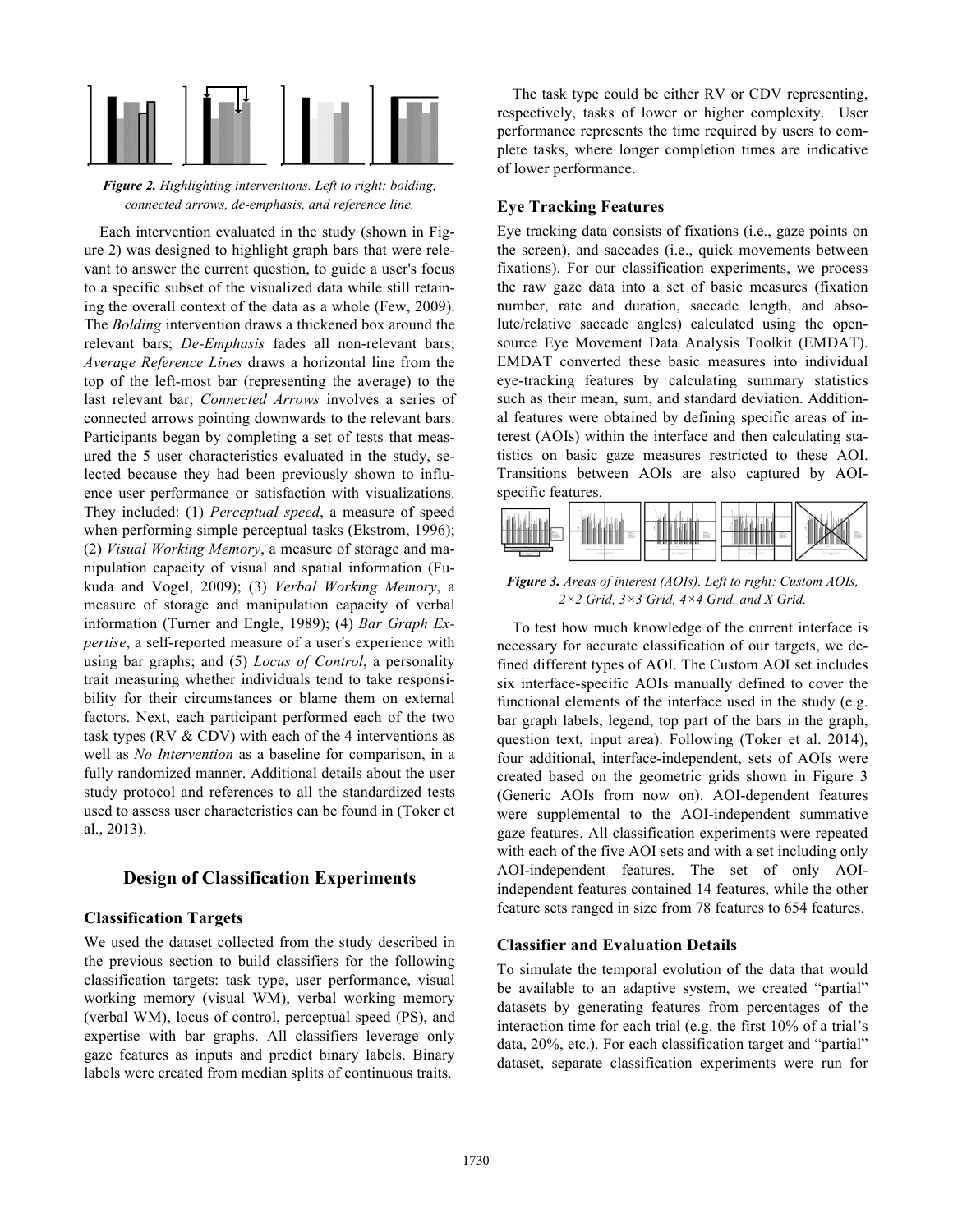each possible combination of a displayed intervention and an AOI set used for feature generation.

All classification experiments tested the accuracy of using logistic regression and correlation-based feature selection (Hall, 1999) for learning models. Logistic regression was selected after testing it alongside random forest, support vector machine, multilayer perceptron, decision tree, and naïve Bayes classifiers because it had the highest overall accuracy. Models were trained using the WEKA machine learning toolkit (Hall et al., 2009), and evaluated via ten runs of 10-fold cross-validation by comparison against a majority class baseline classifier.

In order to summarize the multitude of results from these classification tasks, we run three-way, 2 (classifier type) by 6 (AOI type) by 5 (intervention type), repeated measures ANOVAs for each classification target with classification accuracy as the independent measure and use these to (i) identify significant differences between the performance of logistic regression and the baseline; (ii) systematically compare the effect of interventions and AOIs on classification results. Bonferroni adjustments are applied to correct for both the multiple statistical comparisons conducted due to the eight separate ANOVAs, as well as pairwise tests used to interpret effects within each ANOVA. Reported effects are all significant at the  $p<0.05$ level after adjustments.

## **Results**

## **Classifier Effects**

For all our classification targets except visualization expertise and locus of control, main effects of classifier in the ANOVAs indicate that logistic regression performs significantly better than the baseline. Because of the poor performance for visualization expertise (which mirror the findings from Steichen et al., 2013) and locus of control, these targets are dropped from the rest of the paper. As Table 1 shows, the mean accuracy of the logistic classifier is above 90% for task type and 85% for completion time.

*Table 1. Main effects of classifier type on classification.*

| <b>Classification</b> | <b>Logistic Mean</b> | <b>Baseline Mean</b> |
|-----------------------|----------------------|----------------------|
| <b>Target</b>         | (%) [Std. Dev.]      | (%) [Std. Dev.]      |
| Task Type             | 91.5 [6.38]          | 51.6 [2.00]          |
| Completion Time       | 88.2 [3.50]          | 73.6 [6.55]          |
| Perceptual Speed      | 59.9 [3.90]          | 51.2 [0.92]          |
| Visual WM             | 56.0 [3.52]          | 54.4 [0.84]          |
| Verbal WM             | 61.6 [2.55]          | 59.8 [0.81]          |

Accuracies for user characteristics are lower, consistent with the findings reported by Steichen et al. (2013). It should be noted, however, that the means reported in Table 1 are obtained by averaging over the results from all the tested AOI feature sets, interventions, and varying amounts of observed data. Thus, these means are conservative estimates of the accuracies that could be achieved in practice since less informative feature sets would not be used.

## **Effects of AOI Type and Interventions**

Our ANOVA results show significant main effects for both AOI type and interventions on classification accuracy for all classification targets. These effects can be interpreted using pairwise comparisons between levels of each factor. Table 2 and Table 3 summarize all pairwise comparisons between, respectively, AOI types and interventions. In these tables, underlines group levels for which there are no statistically significant differences in accuracy. For example, Table 2 shows that Custom AOIs and X Grid AOIs do not have significantly different accuracy in the classification of perceptual speed.

| <b>Table 2.</b> Effects of AOI type on classification. See text for details. |  |  |  |  |  |
|------------------------------------------------------------------------------|--|--|--|--|--|
|------------------------------------------------------------------------------|--|--|--|--|--|

| <b>Classification</b> | <b>AOI</b> Type                                                                 |
|-----------------------|---------------------------------------------------------------------------------|
| <b>Target</b>         | (Lowest Classification Accuracy to Highest)                                     |
| Perceptual            | No AOIs < Custom < $X < 4 \times 4 < 3 \times 3 < 2 \times 2$                   |
| Speed                 |                                                                                 |
| Visual WM             | No AOIs $\lt$ 3×3 $\lt$ Custom $\lt$ X $\lt$ 2×2 $\lt$ 4×4                      |
| Verbal WM             | No AOIs $\lt 4\times4\times3\times3\times\times2\times2\times$ Custom           |
| Task Type             | No AOIs $\leq X \leq C$ ustom $\leq 3 \times 3 \leq 4 \times 4 \leq 2 \times 2$ |
| Completion<br>Time    | No AOIs < Custom < $X < 4 \times 4 < 2 \times 2 < 3 \times 3$                   |

#### **Main Effects of AOI Type**

Several trends are visible from the pairwise comparisons in Table 3. The No AOI feature set consistently performs worse than the AOI-based sets, thus showing the value of the finer-grained information provided by the AOI-based measure. On the other hand, the Custom AOIs are generally not better than generic feature sets. In fact, for each classification target except verbal working memory, there is a generic AOI feature set with significantly higher accuracy than the Custom AOI. These findings suggest that manually isolating functional regions in the interface may not always be necessary for creating informative AOIs, and thus provide encouraging, although preliminary, evidence that gaze-based classifiers can be built without *a priori* information on the target visualizations. This result is considered preliminary as its generality has yet to be tested on a wide variety of visualizations or data distributions.

Verbal WM and visual WM share several trends with respect to their accuracy with each type of AOI (e.g. the  $2\times 2$ ) grids were better than both the  $3\times3$  grids and the X grids,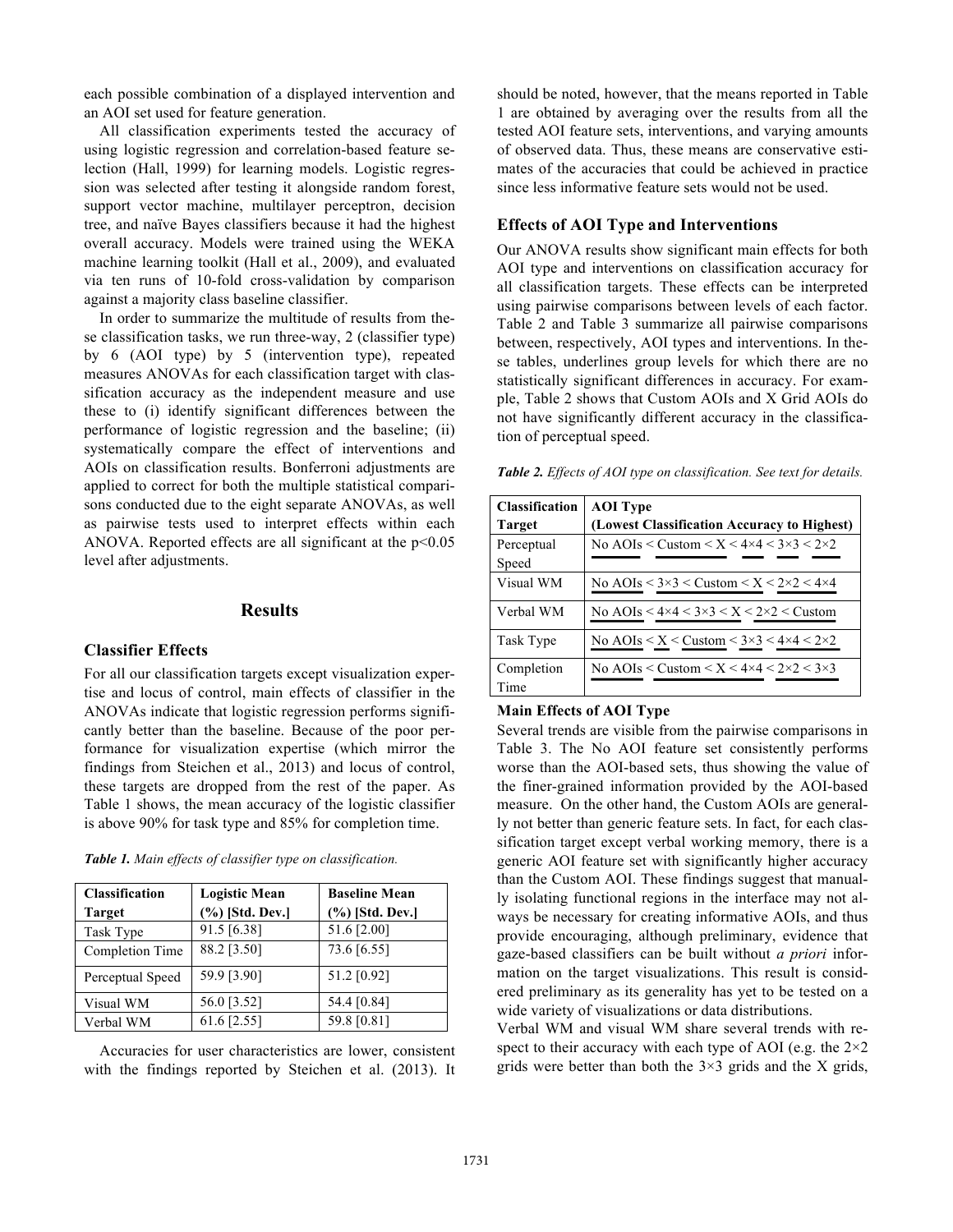which were in turn better than having no AOIs). The similarity in these trends could be a reflection of the similarity of the role of these two traits in task processing.

Aside from the trends noted above, the relative accuracies obtained with each set of AOIs vary among classification targets. This finding can be attributed to each target having distinct influences on the way users interact with the interface, which in turn influences which interface elements and related gaze patterns are most predictive. For example, task type influences the number and position of bars that participants must examine, while verbal WM influences how long users can retain information given in the question text, the graph labels, and the legend. The varied performance of different AOI across targets may reflect their different abilities in capturing the relevant interface elements and related attention patterns. For example, in the 4×4 Grid AOIs, three of the grid cells lie near the top of bars in the bar graph and may collectively capture the majority of visual comparisons of bar length. Features from these three AOIs were often selected in the classification of visual working memory.

#### **Main Effects of Interventions**

As was the case for feature sets, the main effects of interventions, summarized in Table 3, vary with each classification experiment. Classification accuracy with the *None* condition (in which no highlighting is presented, further discussed in the next section), is of particular interest for practical applications because it emulates the scenario in which an adaptive system must decide if and how interventions should be displayed. In contrast, the prediction accuracies in tasks with interventions provide data for how well a system could continue to refine its user and task models after presenting interventions.

*Table 3. Effects of interventions on classification. The average reference line intervention is abbreviated as 'Line' and the connected arrow intervention is abbreviated as 'Arrow'.*

| <b>Classification</b><br><b>Target</b> | <b>Intervention</b><br>(Lowest Classification Accuracy to Highest) |
|----------------------------------------|--------------------------------------------------------------------|
| Perceptual<br>Speed                    | $Bold <$ None $\leq$ De-emphasis $\leq$ Arrow $\leq$ Line          |
| Visual WM                              | De-emphasis $\leq$ Line $\leq$ Arrow $\leq$ None $\leq$ Bold       |
| Verbal WM                              | De-emphasis $\leq$ None $\leq$ Arrow $\leq$ Line $\leq$ Bold       |
| Task Type                              | None $\le$ Line $\le$ Bold $\le$ Arrow $\le$ De-emphasis           |
| Completion<br>Time                     | None $\le$ Line $\le$ Bold $\le$ Arrow $\le$ De-emphasis           |

The effects in Table 3 show that classification accuracy with the *None* condition is often worse than accuracy with an intervention. For every classification target there is at least one intervention that correlates with statistically significant improvements in predictions. For instance, for visual working memory classification, significantly better predictions can be obtained with the Bolding intervention (59% mean accuracy) than with no intervention (57% mean accuracy), but presenting other interventions reduced the accuracy of predictions. This variation in prediction accuracies across interventions may be due to the fact that, in some cases, interventions may make classification more difficult by reducing the differences in user gaze behaviors between the two groups to be predicted (e.g. helpful interventions may make the gaze behavior of low perceptual speed users closer to that of their high perceptual speed counterparts).

In addition to the main effects reported above, there were interaction effects between the AOI and intervention factors, as well as classifier type. One general implication of these results is that the effect of using a partic-ular feature set is dependent on the intervention displayed during trials, but the specific interactions are difficult to interpret owing to the large number of conditions that could be individually considered. In the interest of brevity, in the next section we focus on classification results for the *No Intervention* condition, which is the condition of most direct interest for providing adaptive help and the condition that is most directly comparable to the work of Steichen et al. (2013).

## **Best Obtained Models with No Intervention**

Looking only at tasks in which users received no interventions, Table 4 reports, for each classification target, the mean accuracy across all datasets achieved by the best performing AOI set. To give a better sense of how classification accuracy changes with the amount of data available, Figure 4 shows the trends in accuracy over time for some of the classification targets. Recall that the time factor is simulated by creating "partial observation" datasets that sample data from the start of task trials.

| <b>Classification</b> |    | <b>Baseline Accura-</b>   Logistic Regression |
|-----------------------|----|-----------------------------------------------|
| <b>Target</b>         | сv | Accuracy                                      |

*Table 4. Best obtainable classifiers with no intervention.*

| <b>Classification</b><br><b>Target</b> | <b>Baseline Accura-</b><br>cy |              | <b>Logistic Regression</b><br>Accuracy |      |              |
|----------------------------------------|-------------------------------|--------------|----------------------------------------|------|--------------|
|                                        | Mean                          | Std.<br>Dev. | <b>Best</b><br><b>AOIs</b>             | Mean | Std.<br>Dev. |
| Task Type                              | 51.0                          | 0.40         | $3 \times 3$                           | 92.3 | 6.28         |
| Compl. Time                            | 65.1                          | 0.77         | $3 \times 3$                           | 86.2 | 2.45         |
| Perceptual Sp.                         | 50.9                          | 0.19         | $2 \times 2$                           | 61.4 | 3.32         |
| Visual WM                              | 54.3                          | 0.43         | $4 \times 4$                           | 61.5 | 1.91         |
| Verbal WM                              | 59.5                          | 0.43         | $4 \times 4$                           | 61.7 | 1.67         |

Classification accuracy for task type increases as more data becomes available throughout the trial, but it already reaches 81.7% after observing only 10% of the data. This result has direct implications for providing adaptive support to users. For instance, Carenini et al. (2014) found that certain highlighting interventions had better performance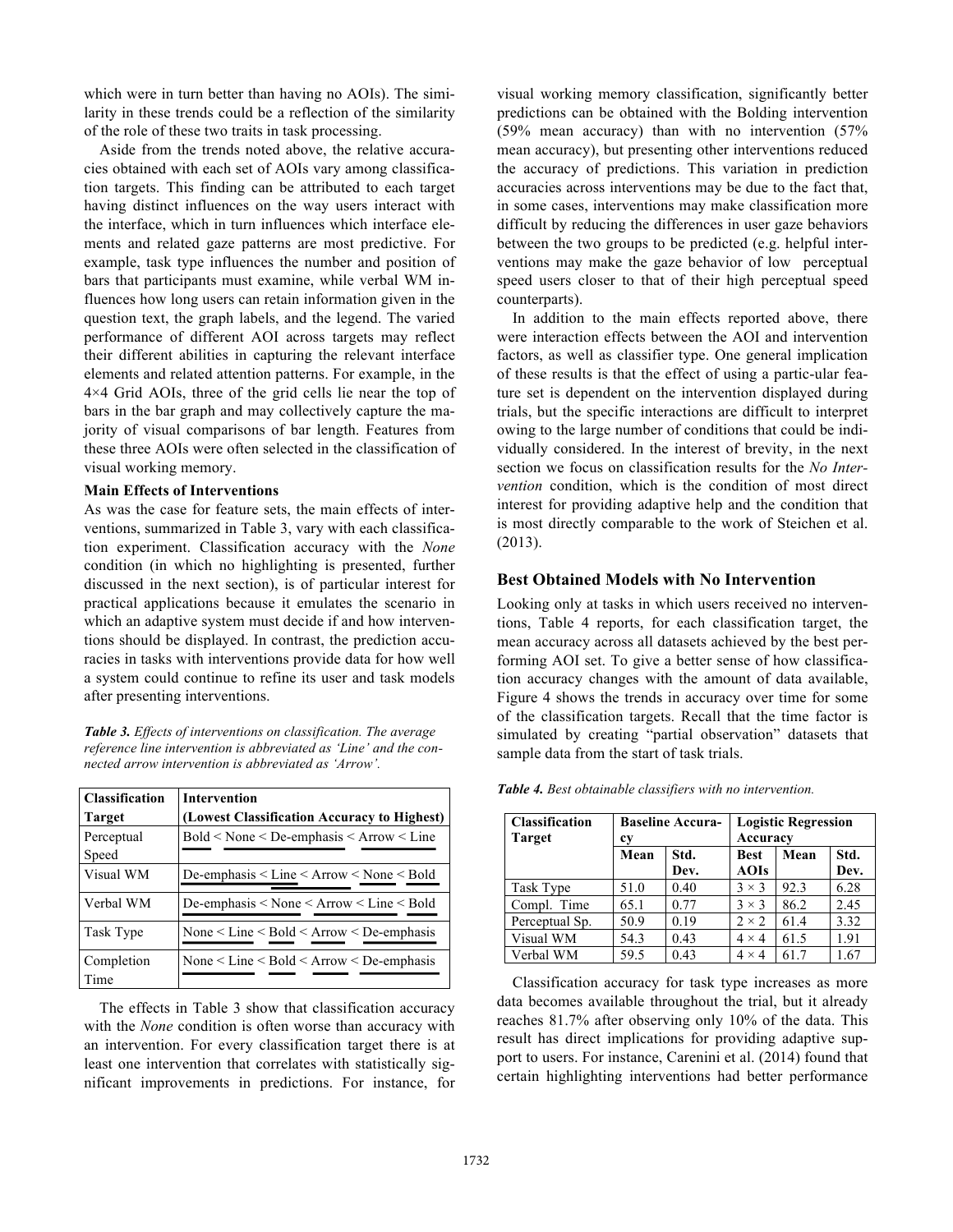on RV than CDV tasks, thus early prediction of user task could help an adaptive visualization select the most appropriate intervention as soon as it is needed.

User performance classification, measured by completion time, complements task type classification by identifying occasions in which users are most in need of support. Accuracy on user performance increases as more data becomes available over time, as with task type; it already reaches 85.0% after seeing 10% of the data and plateaus at 90.3% accuracy with 90% of the data observed. The ability of the constructed models to make accurate predictions for performance and task type with 10% of the trial data indicates that these factors influence eye gaze patterns from the very beginning of tasks.



*Figure 4. Trends in classification accuracy over time.*

Predicting user performance and task type is sufficient for providing general adaptations, but to provide support optimized for individual users it's necessary to model user characteristics as well. In contrast to task type and performance, the accuracy of perceptual speed peaks before the end of the interaction. This trend is representative of the trends exhibited by other user characteristics, and is consistent with those reported by Steichen et al. (2013). The trend can be attributed to the diluting effect that generating features over more data has on transient patterns that occur earlier in trials. The peak accuracies for cognitive traits range from 63.5% to 64.5%. Notably, an accuracy within one percent of each of these peak results was obtained in the first half of interactions, indicating that most of the value from gaze features can be extracted while a user is still engaged in a task.

Our obtained accuracies for cognitive traits are better than or comparable to those reported by Steichen et al. (2013), which were obtained using a custom set of AOIs and range between 59% to 64% with a baseline of roughly 50%. This comparison reinforces the finding that using interface-independent features compares favorably to models built with manually specified AOIs. On the other hand, these accuracies remain low for practical use, and while cognitive abilities impact how users execute tasks (Toker et al., 2013), (Steichen et al., 2014b), the difficulty of predicting them compared to task type and performance is an indication that variance in gaze patterns is largely attributable to the nature of the visualization tasks and the way they are executed. Still, our findings imply that gaze data is at least a potential source of information for modeling these user characteristics, which should be further investigated in conjunction with other sources and by using different machine learning approaches (e.g. sequence mining, Steichen et al., 2014b).

## **Conclusions**

This paper investigated the accuracy of predicting user tasks, performance and traits, while users are performing visualization tasks with bar graphs. This research is a step toward user-adaptive visualization systems that can model their users' needs during interaction and provide real-time intervention personalized to satisfy these needs.

We showed that user performance, task type, and four of the user characteristics investigated can be predicted from eye gaze data with accuracies significantly above a majority class baseline, with particularly strong results for task type and performance. These findings mirror results from previous work in which users used bar graphs for solving similar tasks with simpler datasets, thus supporting the robustness of the results to changes in visualization complexity. Furthermore, we showed that using gaze features not customized to the specific interface used in the study delivered comparable accuracies as interface-dependent feature sets. This finding is an encouraging sign that the classification methods discussed in the paper could be generalized across interfaces without requiring the definition of custom features for each one.

Finally, we found that classification accuracy is influenced by the highlighting interventions added to bar graphs to support visualization processing. This influence can be either negative or positive, depending on the intervention and the classification target. Interventions that facilitate continued user and task modeling could be preferred in practice over interventions that are otherwise comparably effective in improving user performance.

As future work, we are planning to investigate other sources of user modeling information from eye-tracking data, including pupil dilation and distance of the user's head from the screen, to augment the classification results obtained with summative eye gaze features alone and to predict additional measures such as user interest and confusion. We also plan to integrate the models and interventions described in this paper into a prototype adaptive system and evaluate its practicality.